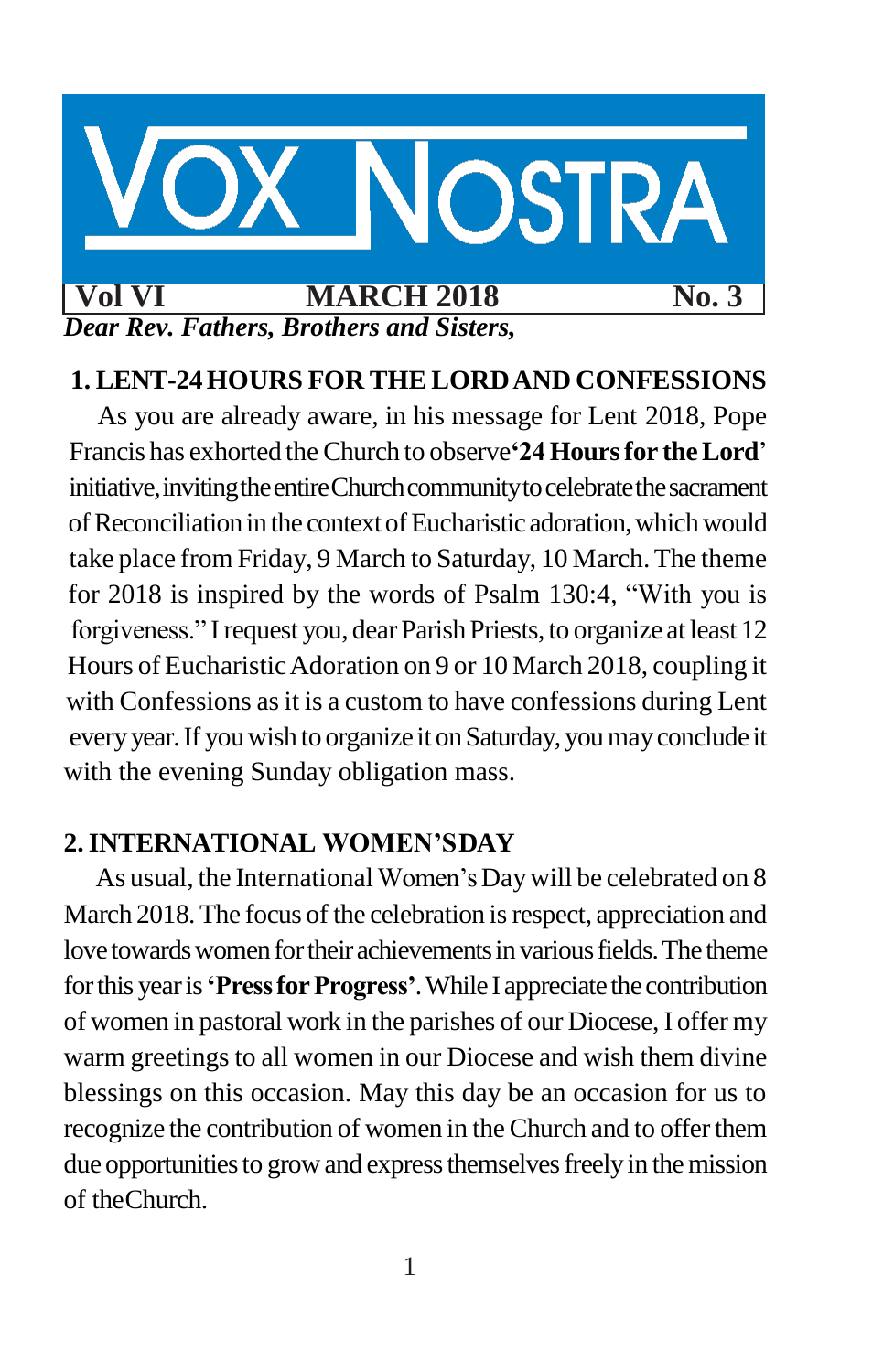# **3. ANNIVERSARY OF THE INSTALLATION OF POPE FRANCIS**

On 19 March 2018 we celebrate the anniversary of the installation of Pope Francis.We have experienced his unique, merciful approach and his leadership in revitalizing the Church, responding to the needs of the times. Wepray that God may bless him with good health and the necessary graces to shepherd the Church for many more years. I request all priests to remember and pray for the intentions of the Pope during mass on the day.

### **4. TALK ONCHARISMATIC RENEWAL**

As a part of the Ongoing Formation, an orientation talk on the **Charismatic Renewal** will be held on Thursday, 22 March 2018, on the day of the Chrism Mass at Milagres Tri-Centenary Hall, Kallianpur. Most Rev. Dr Lawrence Mukkuzhy, Bishop of Belthangady, has kindly consented to be the resource person. The registration will start at 9.30 am and the sessions will be held from 10.00 am to 1.00 pm. Irequest all priests, both diocesan and religious, to participate and benefit from this orientation programme.

# **5. CHRISM MASS**

The Chrism Mass will be celebrated in the Milagres Cathedral on **Thursday, 22 March 2018,at 4.00 pm**. Iinvite all priests, diocesan and religious, to concelebrate with me as a sign of our priestly unity and solidarityas *unum presbyterium*.It is also the Day of Priests.Irequest all Parish Priests to announce to your parishioners regarding the Chrism mass and its importance, and invite them to participate in large numbers, and also pray for all priests rendering their pastoral ministry in the Diocese ofUdupi.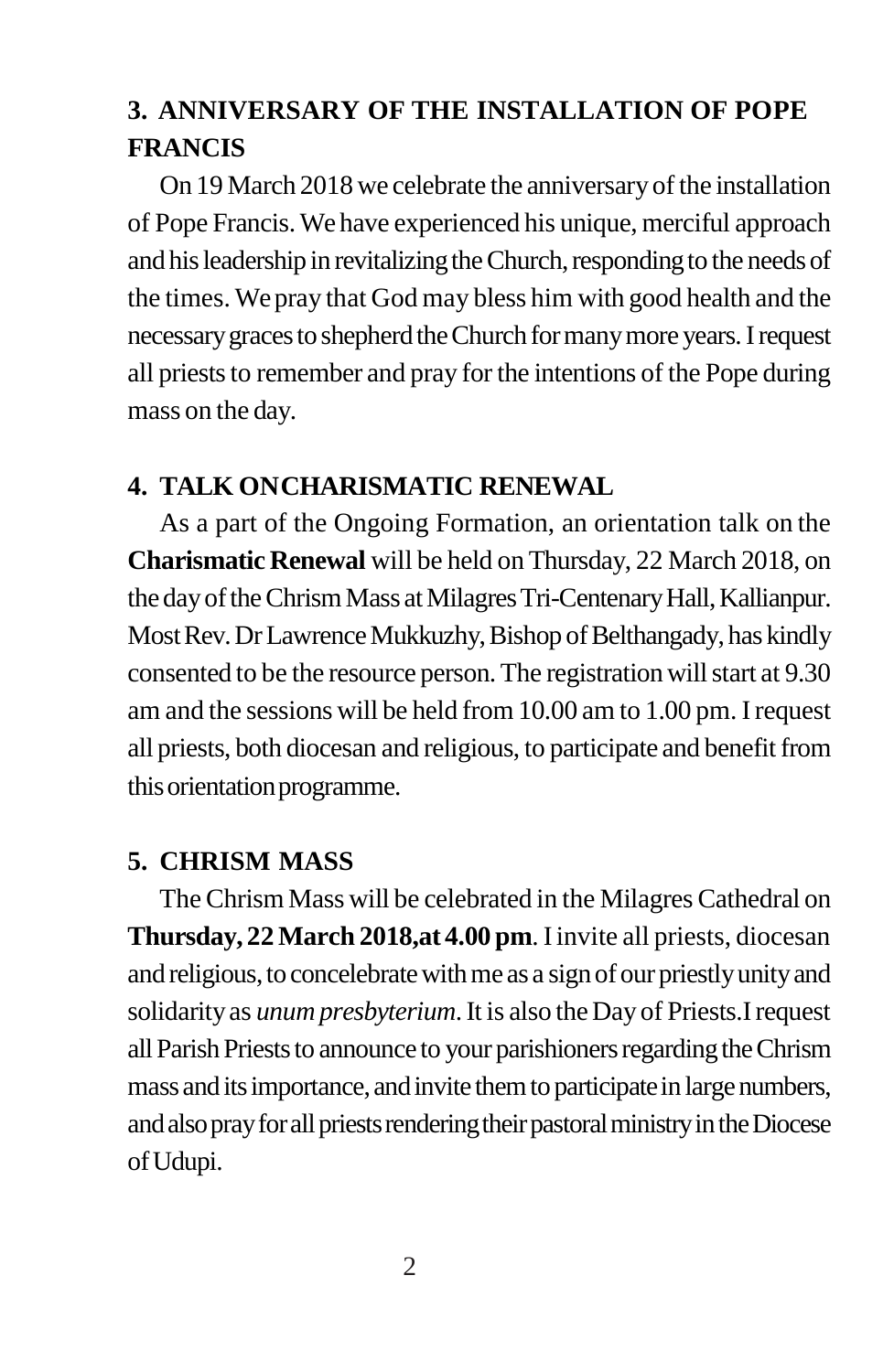# **6. BUDGET FOR 2018-19 ANDREPORT OF 18 COMMISSIONS**

As we communicated to you through SMS already, according to theConstitution of PFC(2.12.10), all parish priests had to prepare the Budget for 2018-19 as per the Diocesan Finance Manual, and having placed it before the PFC for its approval, send it over to my office by 28 February 2018 for approval. In addition, the annual report of 18 commissions for the year 2017 should have been sent along by the Coordinator of the Pastoral Commissions in the parish as per no. 3.9.4.5 of the Constitution of PPC. While I appreciate those parishes which have complied by these requirements, I urge the remaining parishes to do it at the earliest. The Coordinators should follow the format given to them while submitting this report.

# **7. AUDITOFACCOUNTS**

As you know, the financial year 2017-18will come to a close on 31 March 2018. The accounts of every parish/institution are required to be completed and get auditedwell in time so that the necessary returns are filed in time with the competent authorities. I request all parish priests and heads of institutions to get their accounts completed, complying with the guidelines given in the Financial Manual of our Diocese, and submit them for auditing without delay. After the audit, please follow the guidelines as given in Nos. 2.12.6 to 2.12.9 of Constitution of PFC and send the audited accounts to my office before 15 August 2018.

# **8. FAITH FORMATIONCAMPS**

Although we had organized *Jeevan Amrith, Jeevan Disha* and Jeevan Jyothi camps during October holidays for students of  $8<sup>th</sup>$ , 9<sup>th</sup> and 10<sup>th</sup> Standards respectively, Faith Formation Camps need to be planned and organized for all children for a week during the summer holidays in every parish. Since we have continued with the theme of the Word of God in the current calendar year too, I wish that the camp is organized on the importance of the Word of God in the life of children. There may be some resistance from parents and children when spiritual exercises like these are organized. But this should not deter us from doing the right and most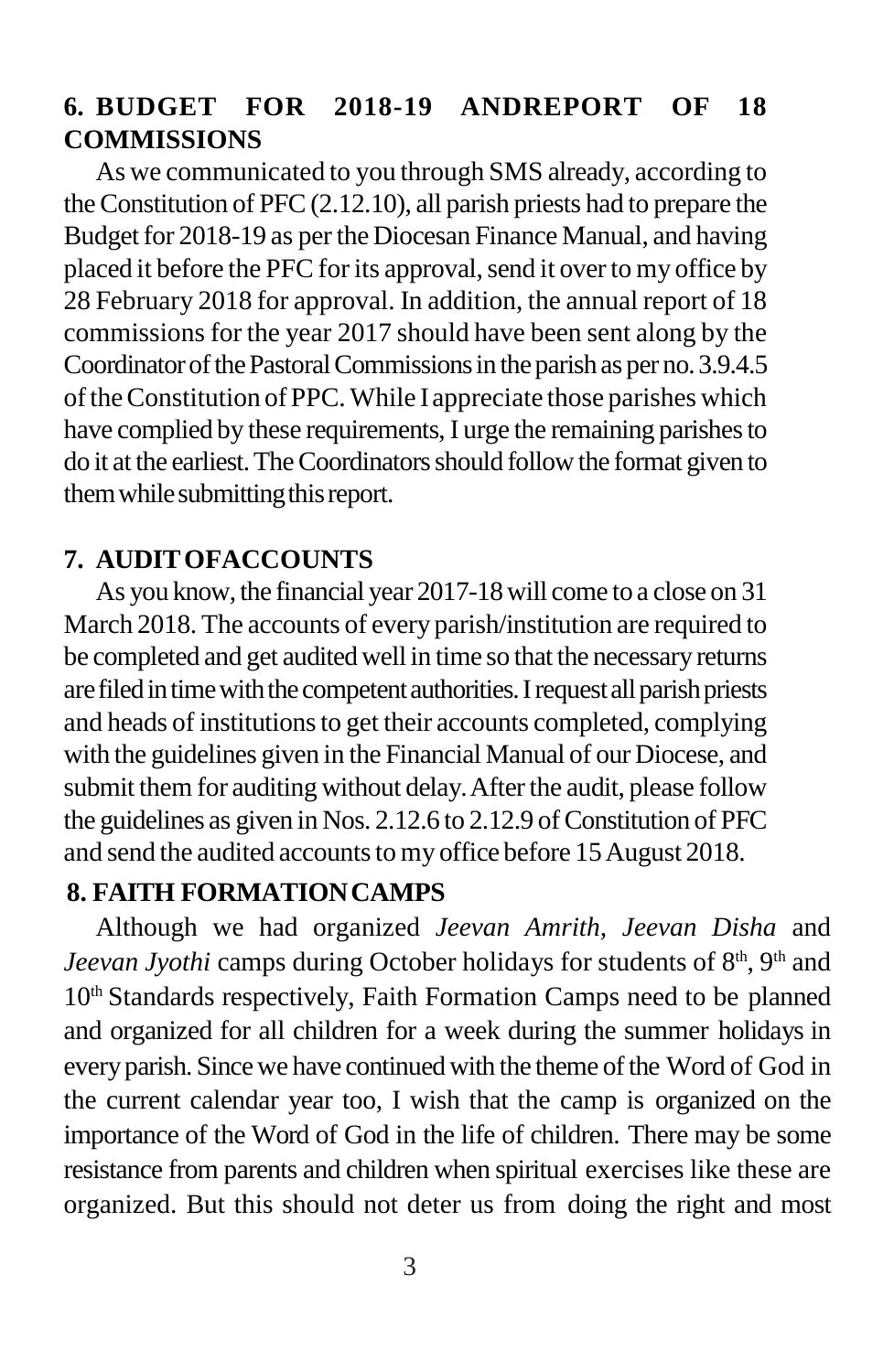important ministry of building the faith of our children. I earnestly appeal to all of you to organize these camps for children, preferably, as soon as they get their summer vacations.

# **9. ASHA KIRANA, DE-ADDICTION AND REHABILITATIONCENTRE**

Asha Kirana, De-addiction and Rehabilitation Centre of the Capuchins Fathers of Karnataka, has started functioning at Heroor, under the jurisdiction of Brahmavar parish in our Diocese. The house was inaugurated and blessed byme on 27 February. Ministry to the alcoholics and drug addicts which was initiated by Capuchin Fathers three decades ago in Bengaluru, was strengthened when a full-fledged Rehabilitation Centre was started at Bhadravati in Shimoga Diocese some twenty years ago. Realizing the need for such a ministry in the coastal region, they have started a house at Heroor. I am thankful to the Provincial and the Friars for this service in our Diocese and wish them fruitful service. You may contact Fr Charles Saldanha, OFM Cap. (9845397294) forAwareness Programs in your parishes.Address: *Asha Kiran, Heroor Grama, Brahmavar – 576 213.*

# **10. BLESSINGOFNEWPRESBYTERYATKALMADY**

The newly constructed presbytery at Stella Maris Church, Kalmady, was inaugurated and blessed by our Vicar General, Msgr Baptist Menezes, on 3 February 2018 in the presence of the Parish Priest, Rev. Fr Alban D'Souza and a large number of faithful. The new presbytery is spacious with sufficient place to accommodate guest priests, conduct meetings and other pastoral activities. We congratulate the Parish Priest, the PFC and PPC members, the supportive parishioners and the generous donors for working hand in hand to complete this worthy project.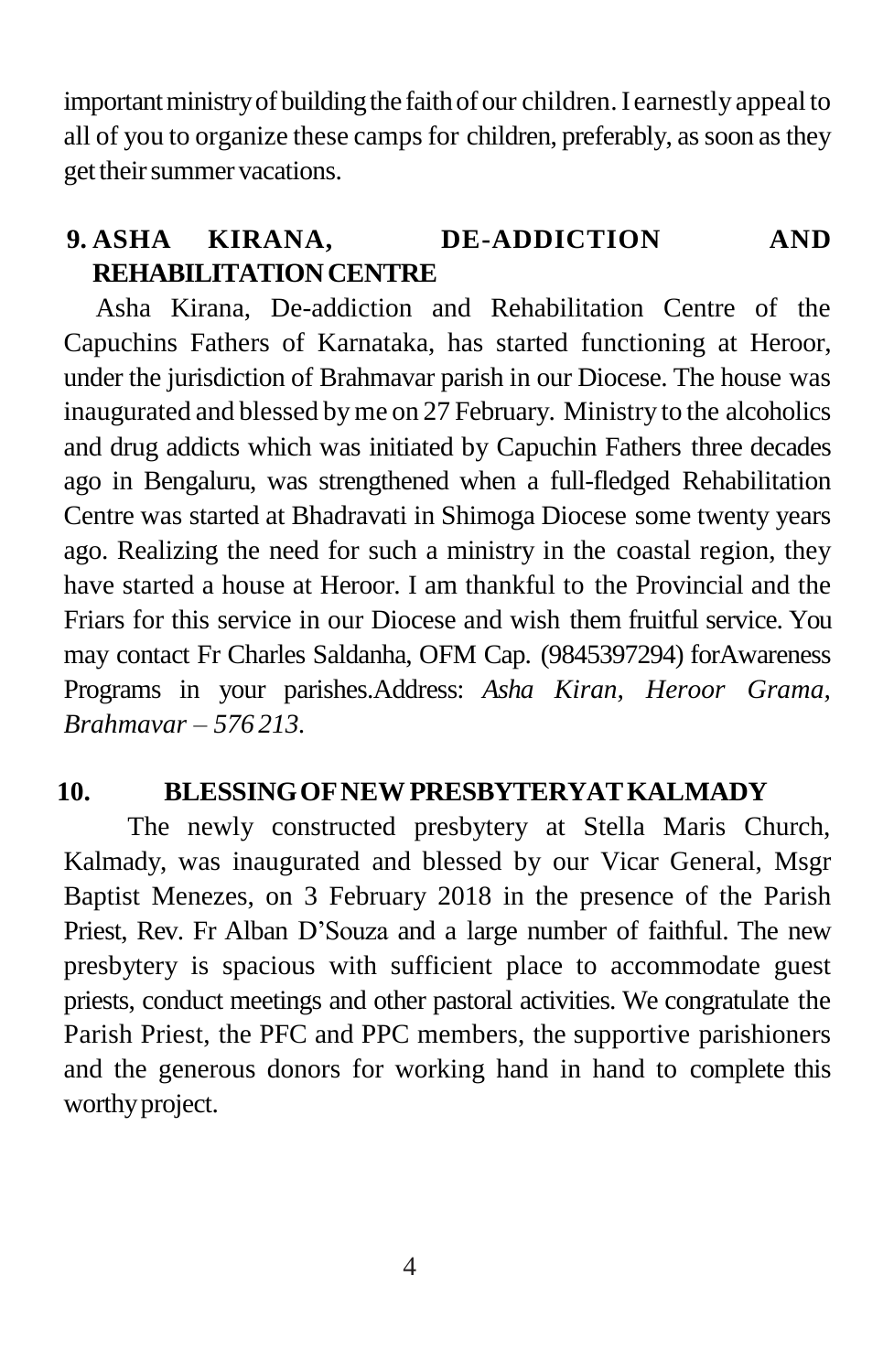# **11. CBCI -NEW OFFICE BEARERS AND FINAL STATEMENT**

Cardinal Oswald Gracias,Archbishop of Bombay, has been elected the new President of the CBCI during the  $33<sup>rd</sup>$ General Body Meeting of the CBCI held last month at Bengaluru. Most Rev. Joshua Mar Ignathios, Bishop of the Eparchyof Mavelikara, and Most Rev. George Njaralakatt, Metropolitan Archbishop of Tellicherry, have been elected the new First Vice-President and Second Vice-President respectively. The term is of two years. As per the tradition of the CBCI, the Office-Bearers are elected on the basis of rotation among the Rites. We offer our congratulations and prayerful wishesto the new office bearers of theCBCI.WepraythattheymayleadtheChurchin Indiatothemission of service and witness in India. Please find as annexure 1on page 10 the Final Statement of the 33<sup>rd</sup>General Body meeting of the CBCI.

### **12. HAPPYEASTER**

After 40 days of Lenten prayer, fasting, penance and almsgiving, the Holy Mother the Church invites us to rejoice at the solemnity of the Resurrection of our Lord Jesus Christ. The feast of Easter is the culmination of the season of Lent and particularly the HolyWeek.I urge all parish priests to plan and prepare well for the Holy Week with due attention to the liturgical guidelines given for this week as found in pages 86-88, 90-98of the *ORDO* 2018 and also the guidelines given for our Diocese and celebrate the Holy Week with the devotion associated with it so that the faithful may be able to conclude their Lenten exercises with the experience of the peace and joy of the Risen Lord on Easter Sunday.

Dear Rev. Fathers, Brothers and Sisters, I extend to all of you my best wishes for a Happy Easter. Please extend my Easter wishes to your dear parishioners and members of your religious communities.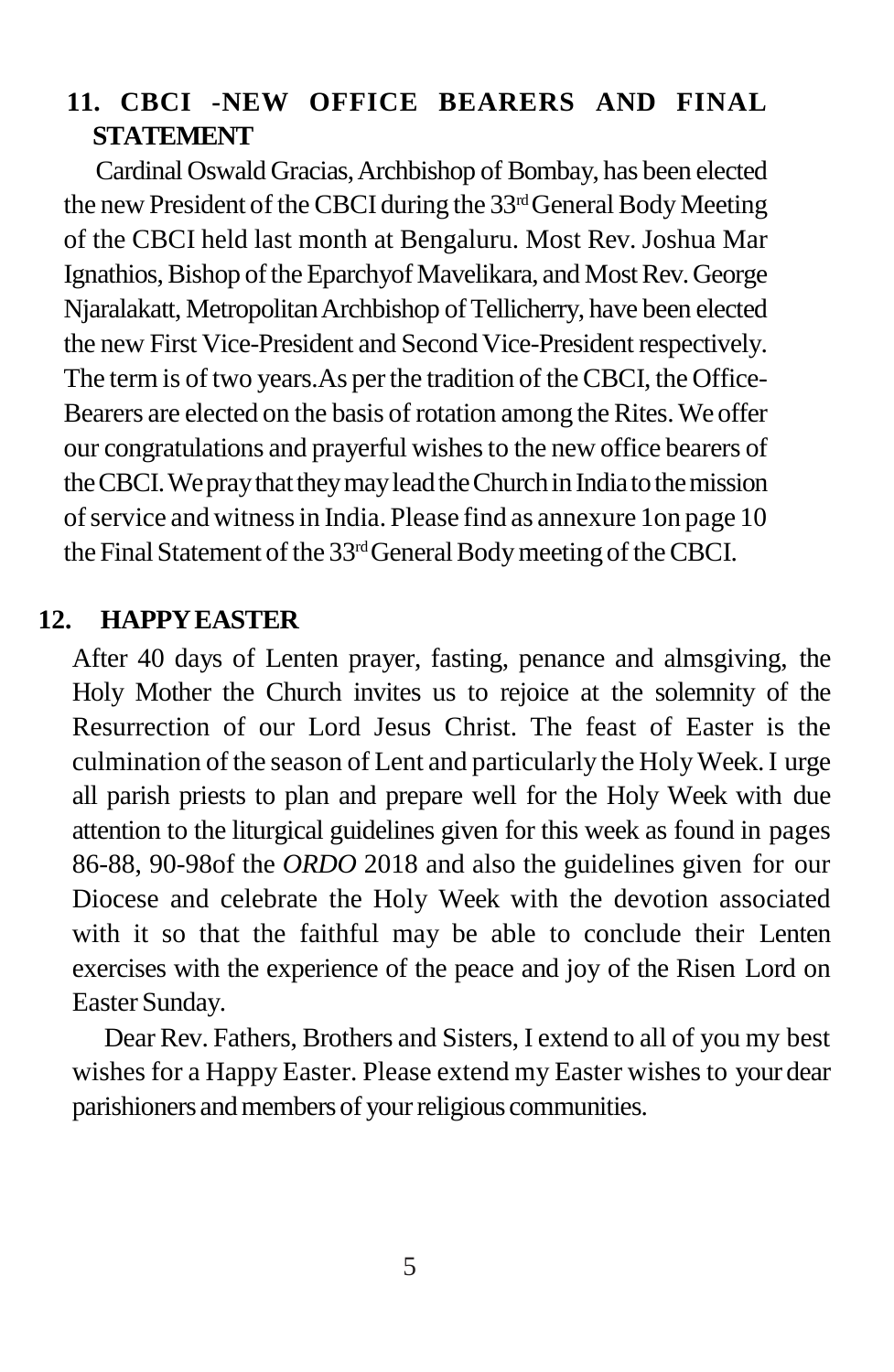Praise the Lord for He has defeated death and saved us, all!

Happy Easter!

Yours inChrist,

 $+$ 

+ Gerald Isaac Lobo **Bishop ofUdupi**

# **COMMUNICATION FROM PASTORAL COMMISSIONS**

### **1. DIVYAJYOTHI**

11.03.2018 Bible Commission Conveners' Meeting and Training to conduct Bible Camps to Children - 9 am to 1 pm - Udupi Church Hall

Divya Jyothi conducted the Diocesan exam in Catechism and Value Education for VII and X on 6 January 2018 and the results were announced on 12 February 2018. We thank the Correspondents, Headmaster/Headmistress, School Catechism and Value Education Coordinators, and all the teachers for their wholehearted cooperation.

### **Rev. Fr Stephen D'Souza DIRECTOR**

#### **2. COMMISSION FOR SCCS**

- 04.03.2018 9 Commissions'Training at Katpady
- 11.03.2018 SCC Training at Pethri Parish 9 Commissions'Training at Katpady
- 17-18/3/2018 Twodays SCCResidentialTrainingatUdupi. (Saturday 10.00 am to Sunday 6.00 pm)

## **Rev. Fr HaroldPereira DIRECTOR**